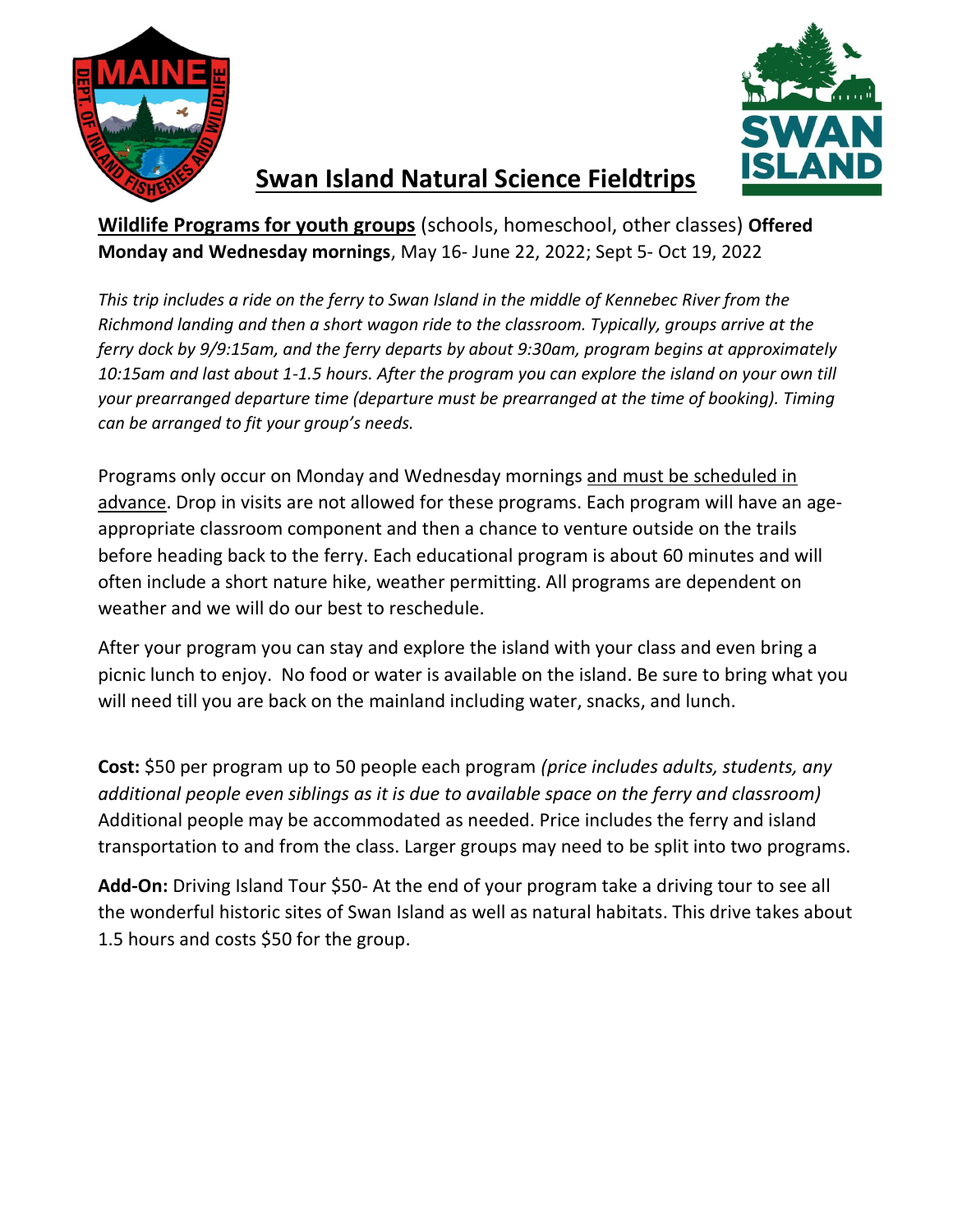# Program Descriptions\*

# Amazing Animal Adaptations

Maine wildlife exhibit an amazing variety of physical and behavioral characteristics that enable them to survive and do their 'jobs' within their environment. From frogs to bears we will learn how animals are adapted to survive in certain habitats. We will take a look at how animals eat, hide, hunt, move, and more! (We will start inside and spend a little time outside looking for animals or signs of animals.)

# Bird Adaptations

Using mounted specimens of songbirds, raptors and waterfowl, we'll identify the many different adaptations birds exhibit to survive in their particular habitats. Looking at color, beaks, feet, feathers, diet and migration habits, we will learn how and where to find a variety of species of birds, and how each group of birds has a unique set of skills. (This one will be about 30 minutes inside, then 30 minutes outside looking for birds.)

# Wonderful World of Wetlands

Take a look at the adaptations of animals that live in wetlands. Using this popular Project WILD Aquatic activity, students will first learn about the benefits and functions of wetland habitats for wildlife and for people, hike around a wetland area, then demonstrate their new knowledge by participating in the hands-on 'WILD' activity.

 (This program takes 1-1.5 hours to allow time to go out and explore a local wetland. No additional cost. It can be done in 1 hour as needed.)

#### Mammals of Maine

Take a look at the wide variety of mammals that live in Maine. Many have a long history with humans, but all are an important part of Maine's ecosystems. Learn about the amazing adaptations of some of Maine's mammals as we look at skulls, furs, and mounted specimens. We will determine if the animal was an herbivore, carnivore or omnivore and learn to identify some mammals of Maine. (We will spend most of our time looking at mammals inside, but then go out to explore and look for wildlife signs.)

# Life and Death of a Small Maine Town (Swan Island ONLY)

Swan Island was originally a town in and of itself, known as Perkins Township. With 5 standing homes dating back to the late 18th and early 19th centuries, a cemetery with headstones dated 1802-1968, the entire island listed in the National Register of Historic Places; and a legacy of ship building, farming, ice harvesting and more; this is a fascinating exploration and look back in time. This is a wonderful Social Studies field trip!

#### Birds of Prey

Join us and take a look at a unique group of birds called raptors. We aren't talking dinosaurs, but a group of birds that eat and hunt for meat. Join as we learn about the amazing adaptations of eagles, hawks, owls, falcons, and vultures. What makes this group of birds so special and what roles do they play in nature. (We will start inside and then venture out to see if we can find any raptors.)